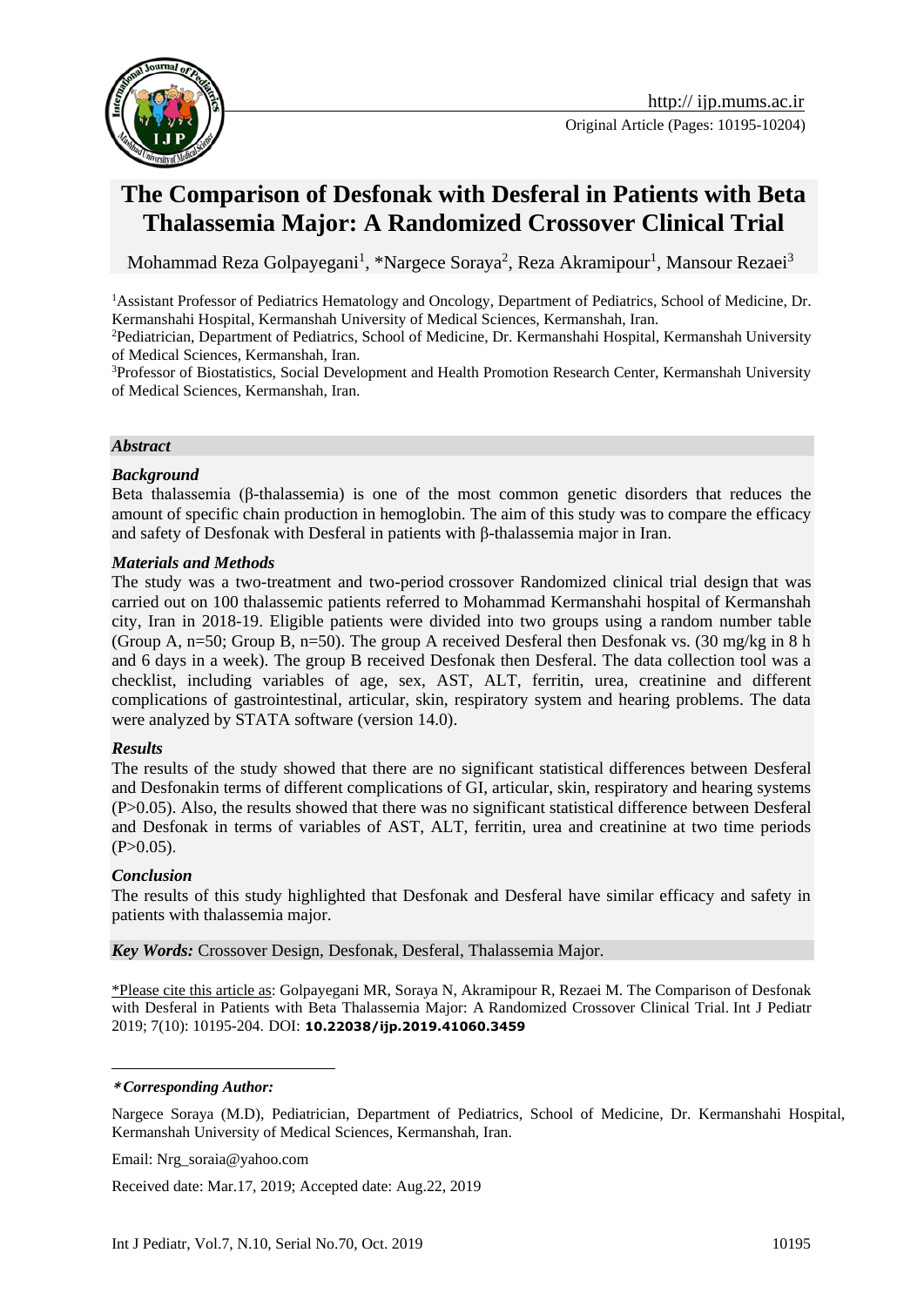# **1- INTRODUCTION**

 Beta thalassemia (β-thalassemia) is one of the most common genetic disorders that reduces the amount of specific chain production in hemoglobin (1). Severe thalassemia syndromes that are associated with severe anemia are commonly diagnosed early in childhood (2). Generally, inherited hemoglobin disorders such as thalassemia have worldwide distribution and its prevalence is different according to geographical area and ethnic groups (3). Thalassemia syndrome is common in the geographic regions of the Mediterranean, the Arabian Peninsula, parts of Africa, Iran, Turkey, India and Southeast Asia (4). In Iran, the North of the country has the highest prevalence of thalassemia gene, so that 11% of the population of Mazandaran province carry β-thalassemia gene and has the highest proportion of "thalassemic patients to population" in the country (5).

Major thalassemic patients are not able to produce sufficient amounts of hemoglobin, so that the disease manifests as severe anemia, so to deal with this problem the blood transfusion is necessary in these patients (6, 7).The lifetime dependence of thalassemic patients on repeated blood transfusions leads to increased iron load and its sedimentation in the body. So, the patients with β-thalassemia major due to chronic anemia and hypoxia, and also due to excess iron deposition in various organs, including the liver, heart, endocrine, and some other mechanisms, are affected by the disease (8, 9). Therefore, these repeated blood transfusions can lead to significant complications such as liver cirrhosis, cardiac disorders, diabetes, hypothyroidism, hypoparathyroidism, and hypogonadism (10). Since 1970, iron chelation therapy has been used to reduce iron overload in thalassemic patients (11- 13). Deferoxamine (DFO, Desferal) is the oldest iron chelation which should be injected over 8-12 h subcutaneously (14-

15). Desferal is considered to be the basis for the treatment of these patients by increasing the life expectancy of patients with β-thalassemia major to approximately 2-times.However, studies have shown that although deferoxamine can reduce the body's iron load, it may be associated with side effects such as skin complications, erythema, allergic reactions, bone pain and bone deformities, respiratory problems, growth retardation and in rare cases, hair loss, hearing loss, and tachycardia (16-19). Deferoxamine with Desferalbrand is imported in Iran. However, in the past few years, Iran has become self-sufficient in producing this drug and it produces Deferoxamine with Desfonak brand which has the same contents and characteristics of Desferal. The domestic production of this drug has a lot of dollar savings. Both medicines of Desferal and Desfonak are currently available to thalassemic patients by the Foundation of Special Diseases. However, there is no information available about the efficacy and side effects of Desfonak compared to Desferal and the field evidence relies on the complaints of thalassemic patients of side effects of Desfonak. Therefore, with regard to the above description, as well as the limited studies on the side effects of Desfonakin Iranian patients on the other hand, the aim of this study was to investigate the efficacy and side effects of Desfonak compared to Desferal in Iranian thalassemic patients.

# **2- MATERIALS AND METHODS**

### **2-1. Study Design and Subjects**

 This study was performed as a randomized single-blind crossover clinical trial. This study was a two-treatment and two-period crossover design that was carried out on 100 thalassemic patients referred to Mohammad Kermanshahi hospital of Kermanshah city (Iran) in 2018-19. Inclusion criteria were as follows: β-thalassemia major with serum ferritin  $\geq 1000$  ng/ml (20), indication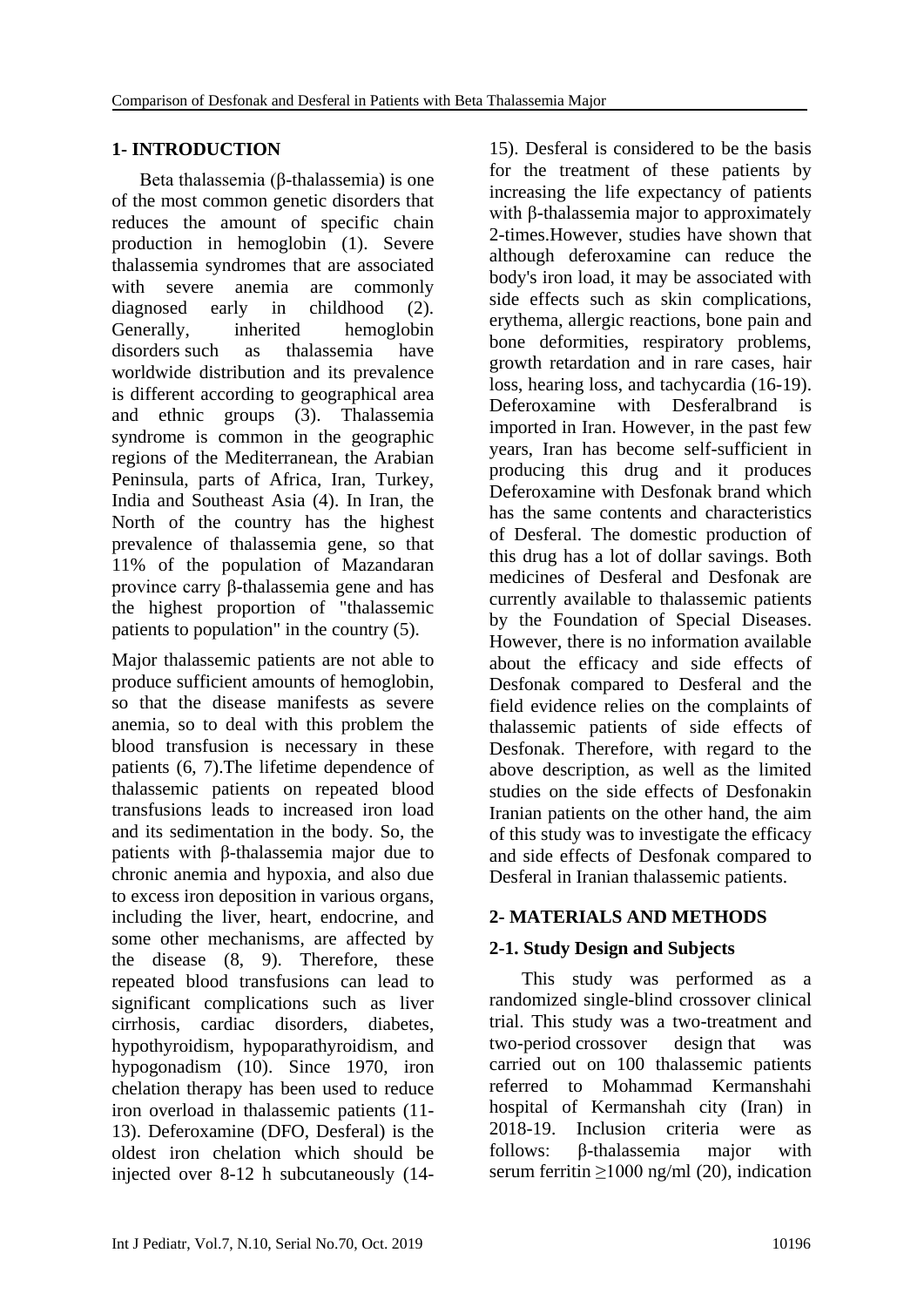of receipt of chelator and need of frequent blood transfusion and also exclusion criteria were as follows: the presence of kidney and liver failure, hypertension, skin diseases, respiratory and auditory diseases.

#### **2-2. Sample Size**

Previous studies have shown that the incidence of complications for Desferal and Desfonak is 5% and 20%, respectively. Considering that no study was found in this field, using the information provided by the pharmaceutical company, as well as the complaints of thalassemic patients in Kermanshahi hospital and based on the Alternative Dispute Resolution (ADR) forms that were collected during the 2 years before the study, the complications of the drugs to the above figure is estimated. Accordingly, the minimum sample size with 95% confidence level (CI) and 90% power was estimated to be 97. The calculation method and the formula used are as follows (Formula 1):

$$
n = \frac{(z_{1-\frac{\alpha}{2}} + z_{1-\beta})^2 (p_1 q_1 + p_2 q_2)}{(p_1 - q_2)^2}
$$
  

$$
n = \frac{(1/98 + 1/28)^2 [0.05(0.95) + 0.20(0.80)]}{(0.20 - 0.05)^2}
$$
  

$$
n = \frac{3.24^2 (0.2075)}{0.15^2} = 96.8 \approx 97
$$

**Formula.1**: Sample Size Formula in Present Study.

### **2-3. Data Collection**

In the present study, the data collection tool was a checklist, including the demographic and clinical variables of age, sex, Aspartate Aminotransferase (AST) test, Alanine aminotransferase (ALT) test, ferritin, urea , creatinine and also different complications of gastrointestinal (including nausea, diarrhea or abdominal pain), articular, skin (including itching, hives and skin rashes, redness or stiffness at the injection site), respiratory (including shortness of breath), and hearing systems (including tinnitus or hearing loss), lab tests were measured for both groups under

study in 3 time periods including baseline, three months after first drug administration and three months after drug administration period. Patient's demographic information was recorded in the checklist by a researcher's assistance through the patient's records. To assess the laboratory tests, blood samples were taken from the patient in three steps (first and after receiving each drug), and the results were recorded in the checklist.

### **2-4. Intervention**

This study was performed as a randomized single-blind crossover clinical trial. After obtaining informed consent from the participants, the eligible patients were divided into two groups using a random numbers table (Group A, n=50; Group B, n=50). Drugs were in the form of a 500 mg vial, each vial containing 5 ml distilled water. Drug prescription is 30 mg / kg administered as subcutaneous infusion in 8 h with a pump and 6 days a week. The group A received Desferal initially for 3 months, then the same group received Desfonak for another 3 months, in contrast, group B received Desfonak initially for 3 months then received Desferal for another 3 months. Then, the variables under study were measured for two group of A and B in 3 time periods including baseline (before intervention), the first trimester (after administration of Desferal for Group A and Desfonak for Group B), and the second trimester (after administration of Desfonak for Group A and Desferal for Group B) after intervention. **Figure.1** shows a general overview of cross-over design in the present study. **Figure.2** shows flow diagram for the subjects under study in this randomized crossover study. It should be noted that in the present study, regarding the 30-minute half-life of drugs and drug use for 6 days a week and the need forcontinued use of the drug, the washout period was applied between the 3-month period of the drugs for 24 h.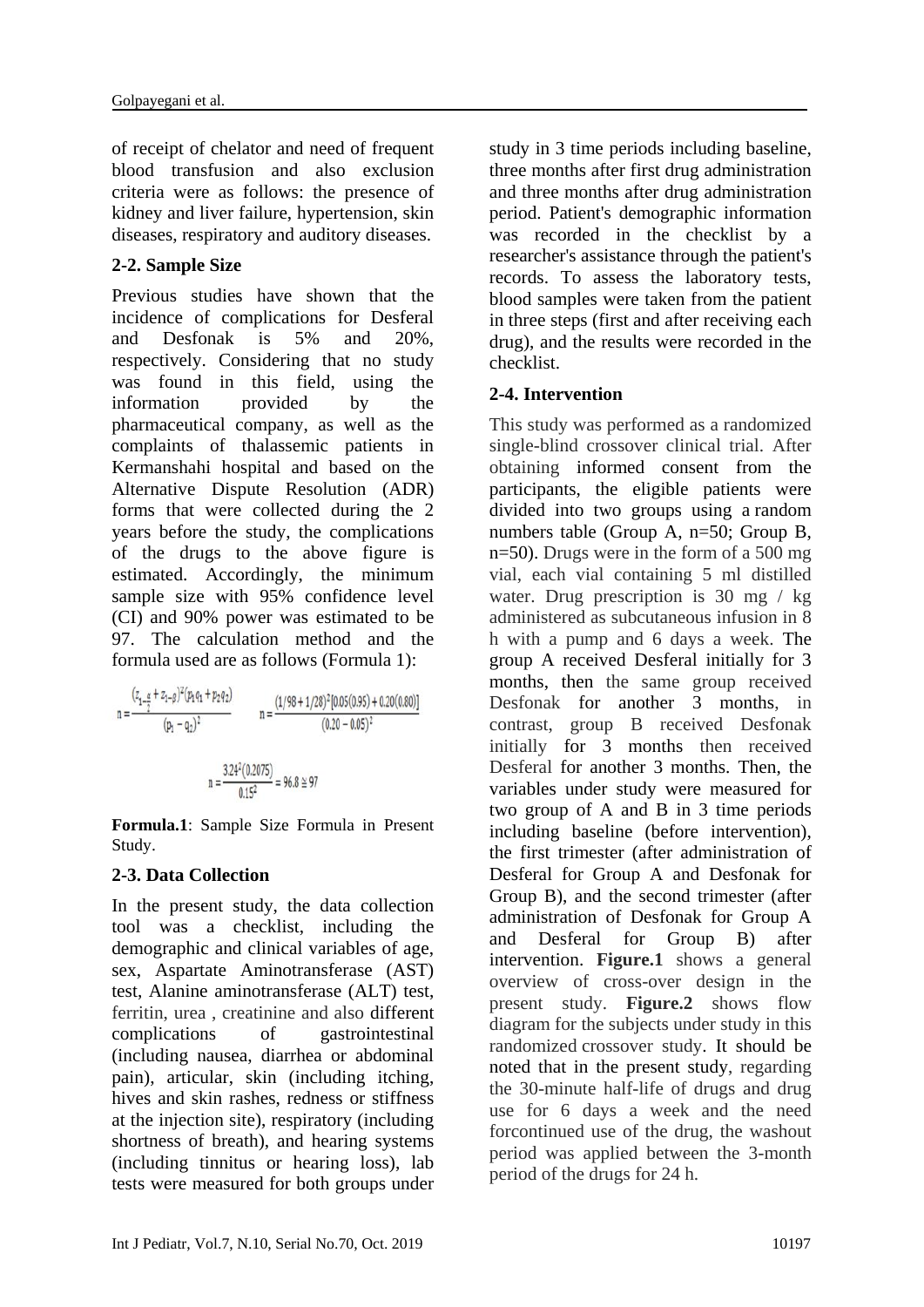

**Fig.1:** General Overview of Cross-Over Design in the present study.



**Fig.2:** Flow Diagram for the subjects under study in this Randomized Crossover Design.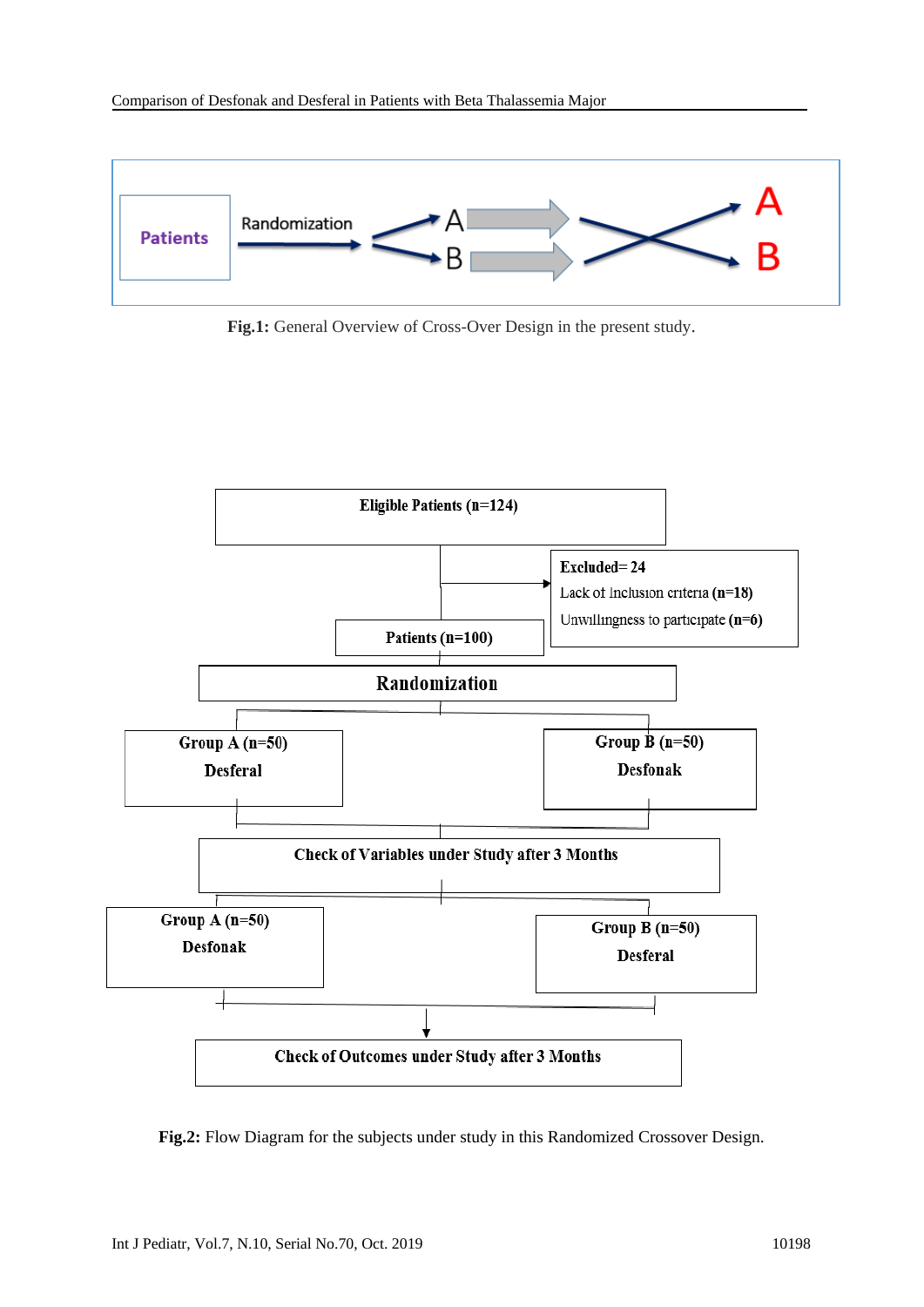### **2-5. Ethical Considerations**

Before the intervention, the objectives of the study were fully explained to the participants, then, if agreed, informed consent was obtained from them. In this study, all researchers were committed to the Helsinki Statement. This clinical trial study was approved by the Ethics Committee of Kermanshah University of Medical Sciences (ID-number: IR.KUMS.REC.1397.930). Also, it was registered in Iranian Registry of Clinical Trials (IRCTID: IRCT20130812014333N117).

### **2-6. Statistical Analysis**

In this study, for the descriptive analysis, mean (standard deviation [SD]), and frequency (%) were used. Then, in inferential analysis, depending on the assumption of non-normality (according to Kolmogorov-Smirnov test), the independent-sample T-test or Mann– Whitney U test was used for comparing the means of the quantitative variables between two groups under study and also for comparison of the means of the these variables within two groups under study, depending on the assumption of nonnormality (according to Kolmogorov-Smirnov test), the paired T-test or Wilcoxon Signed-Rank Test was applied. Also, for the qualitative variables in two groups under study Chi-square test was employed. It should be noted that the stata14 software was used for data analysis and P-value  $\leq 0.05$  was considered as a significant level.

### **3- RESULTS**

 This study was conducted on 100 patients with thalassemia major who referred to Mohammad Kermanshahi hospital of Kermanshah city (Iran) in 2018-19. The patients were randomly divided into the two groups of A (Desferal then Desfonak; n=50), and B (Desfonak then Desferal; n=50). **Table.1** shows

baseline characteristics in two groups of A and B under study. The mean age of patients in the A and B groups under study were  $26.36 \pm 7.23$  and  $26.26 \pm 7.72$  years, respectively. The number of males and females in A group was 20 (40%) vs. 30 (60%), and also for group B was 30 (60%) vs. 20 (40%). Generally, there were no significant statistical difference between the two groups under study in terms of baseline variables of age, sex, AST , ALT, ferritin, urea and creatinine (P>0.05). The lack of significant statistical difference between the two groups under study in terms of baseline variables can be a reason that randomization process has occurred correctly (**Table.1)**.

**Table.2** presents the results of Chi-square test, which compared the side effects for Desferal and Desfonak. As can be seen, complications of gastrointestinal system (including nausea, diarrhea or abdominal pain) in two groups of Desferal and Desfonak were 2% vs. 1%, but this difference was not statistically significant (P>0.05). Also, the results of this test indicated that the complications of articular and complications of hearing system (including tinnitus or hearing loss) in two groups of Desferal and Desfonak were completely identical (P>0.05). Also, according to the complications of respiratory system (including shortness of breath), two groups of Desferal and Desfonak did not have significant statistical difference (1% vs. 2%) (P>0.05). Finally, the results of Chi-square test showed that the complications of skin (including itching, hives and skin rashes, redness or stiffness at the injection site) in two groups of Desferal and Desfonak were 10 (10%) and 15 (15%), respectively, as can be seen, although this difference was not statistically significant, but the incidence rate of skin complications in Desferal group was 5% lower than Desfonak group **(Table 2)**.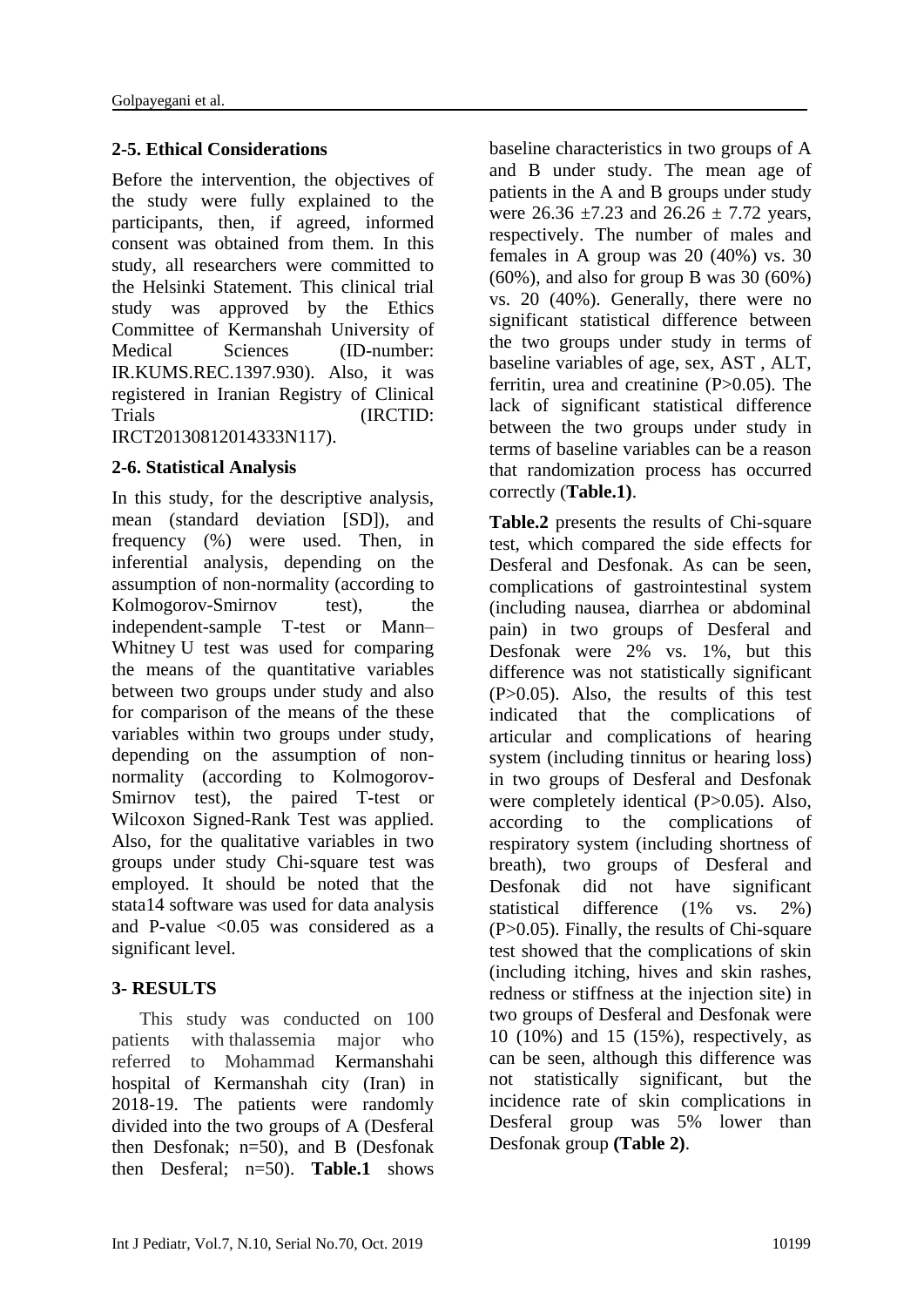| Desfonak.                         |        |                |        |         |           |         |  |
|-----------------------------------|--------|----------------|--------|---------|-----------|---------|--|
| Quantitative Variables            |        | Group          | Number | Mean    | <b>SD</b> | P-value |  |
| *Age (Year)                       |        | $A***$         | 50     | 26.36   | 7.23      | 0.817   |  |
|                                   |        | $R****$        | 50     | 26.26   | 7.72      |         |  |
| *AST (Aspartate aminotransferase) |        | A              | 50     | 34.52   | 17.44     |         |  |
|                                   |        | B              | 50     | 31.84   | 9.68      | 0.931   |  |
| *ALT (Alanine aminotransferase)   |        | A              | 50     | 33.27   | 19.38     |         |  |
|                                   |        | B              | 50     | 30.82   | 8.90      | 0.812   |  |
| * Ferritin                        |        | A              | 50     | 2051.32 | 181.87    | 0.097   |  |
|                                   |        | B              | 50     | 2637.34 | 233.16    |         |  |
| **Urea                            |        | A              | 50     | 33.96   | 9.46      | 0.289   |  |
|                                   |        | B              | 50     | 32.18   | 7.07      |         |  |
| * Creatinine                      |        | $\overline{A}$ | 50     | 0.75    | 0.22      | 0.798   |  |
|                                   |        | B              | 50     | 0.74    | 0.21      |         |  |
| <b>Qualitative Variables</b>      |        | A              |        | B       |           | P-value |  |
|                                   |        | Number         | $\%$   | Number  | $\%$      |         |  |
| Sex of Patient                    | Male   | 20             | 40     | 30      | 60        | 0.056   |  |
|                                   | Female | 30             | 60     | 20      | 40        |         |  |
| *: Mann-Whitney U Test.           |        |                |        |         |           |         |  |
|                                   |        |                |        |         |           |         |  |

**Table-1:** Determination and Comparison of Baseline Variables in Two Groups of Desferal and Desfonak.

\*\*: Independent-Samples T-Test.

\*\*\*Group A (Desferal then Desfonak).

\*\*\*\*Group B (Desfonak then Desferal).

**Table-2:** Determination and Comparison of Side Effects of Desferal and Desfonak in patients under study  $(n=100)$ .

| <b>Qualitative Variables</b>                        |                | Desferal       |                | Desfonak       |                | P-value |
|-----------------------------------------------------|----------------|----------------|----------------|----------------|----------------|---------|
|                                                     |                | Number         | $\%$           | Number         | $\frac{0}{0}$  |         |
| *Complications of<br><b>Gastrointestinal System</b> | Yes            | $\overline{2}$ | $\overline{2}$ |                |                | 0.558   |
|                                                     | N <sub>o</sub> | 98             | 98             | 99             | 99             |         |
| Complications of<br>Articular                       | Yes            | 1              |                |                |                | 1.00    |
|                                                     | N <sub>o</sub> | 99             | 99             | 99             | 99             |         |
| **Complications of<br>Skin                          | Yes            | 10             | 10             | 15             | 15             | 0.248   |
|                                                     | No             | 90             | 90             | 85             | 85             |         |
| ***Complications of<br>Respiratory problems         | Yes            | 1              | 1              | $\mathfrak{D}$ | $\mathfrak{D}$ | 0.558   |
|                                                     | No             | 99             | 99             | 98             | 98             |         |
| ****Complications of<br>Hearing system              | Yes            | 1              | 1              | 1              | 1              | 1.00    |
|                                                     | N <sub>o</sub> | 99             | 99             | 99             | 99             |         |

\*: Nausea, Diarrhea or Abdominal Pain.

\*\*: Itching, Hives, Skin rashes, Redness or Stiffness at the Injection Site.

\*\*\*: Shortness of Breath.

\*\*\*\*: Tinnitus or Hearing Loss.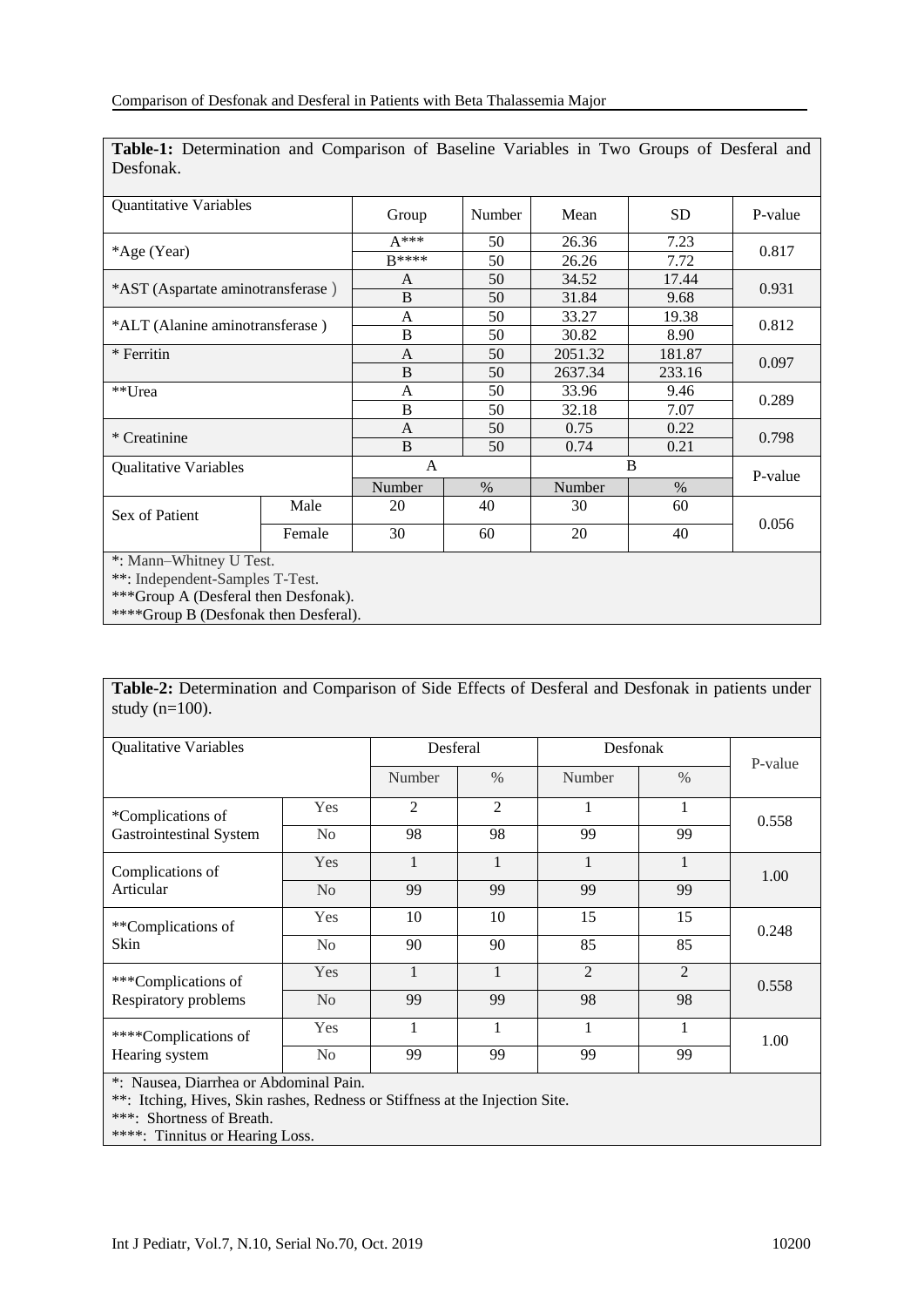**Table.3** shows the results of the Wilcoxon Signed-Rank test that were used to compare the mean of quantitative variables in two groups of Desferal and Desfonak at two time periods. As can be seen, the results of Wilcoxon Signed-Rank test that was applied to compare the means of

quantitative variables in two groups of Desferal and Desfonak demonstrated that there is no significant statistical difference between two groups of Desferal and Desfonak under study in terms of variables of AST, ALT, ferritin, urea and creatinine at two time periods (P>0.05) **(Table.3)**.

Table-3: Determination and Comparison of the Means of Quantitative Variables for Desferal and Desfonak at two time periods

|                         | Variable   |          | Group A | Group B  |         |  |  |  |
|-------------------------|------------|----------|---------|----------|---------|--|--|--|
| Time 1 (Period 1)       |            | Desferal |         | Desfonak |         |  |  |  |
|                         |            | Mean     | S.D     | Mean     | S.D     |  |  |  |
|                         | AST        | 31.60    | 16.73   | 30.96    | 8.83    |  |  |  |
| The first three months  | ALT        | 28.39    | 15.82   | 30.30    | 9.97    |  |  |  |
|                         | Ferritin   | 1747.04  | 1046.83 | 2276.08  | 1419.01 |  |  |  |
|                         | Urea       | 30.62    | 9.13    | 29.90    | 5.95    |  |  |  |
|                         | Creatinine | 0.73     | 0.19    | 0.67     | 0.15    |  |  |  |
|                         | Variable   | Desfonak |         | Desferal |         |  |  |  |
| Time 2 (Period 1)       |            | Mean     | S.D     | Mean     | S.D     |  |  |  |
|                         | AST        | 31.10    | 7.45    | 31.06    | 14.06   |  |  |  |
|                         | ALT        | 31.54    | 8.58    | 30.11    | 16.22   |  |  |  |
| The second three months | Ferritin   | 1521.30  | 904.86  | 2081.88  | 1333.98 |  |  |  |
|                         | Urea       | 30.42    | 7.41    | 31.40    | 8.09    |  |  |  |
|                         | Creatinine | 0.74     | 0.14    | 0.73     | 0.15    |  |  |  |
|                         | AST        | 0.873    |         | 0.271    |         |  |  |  |
|                         | ALT        | 0.059    |         | 0.120    |         |  |  |  |
| P-value                 | Ferritin   | 0.069    |         | 0.058    |         |  |  |  |
|                         | Urea       | 0.373    |         | 0.643    |         |  |  |  |
|                         | Creatinine | 0.365    |         | 0.072    |         |  |  |  |

SD: Standard deviation; AST: Aspartate aminotransferase; ALT: Alanine aminotransferase.

#### **4- DISCUSSION**

 The aim of this study was to compare the efficacy and safety of Desfonak with Desferal in patients with β-thalassemia major in Iran. In recent years, the different pharmaceutical companies have produced Deferoxamine in the world. In Iran, Deferoxamine is also produced with Desfonak brand which has the same properties and content of Desferal. Food and Drug Administration (FDA) suggests that medical or toxicology researches are not for the multisource drug products (20). However, the prescription and consumption of new generic products by patients and physicians will be accepted with difficulty. Therefore, the

implementation of appropriate clinical trial studies to assure patients and doctors of the efficacy of these new brands seems to be necessary. Hence, the aim of this study was to investigate the efficacy and side effects of Desfonak compared to Desferal in thalassemic patients referred to Mohammad Kermanshahi hospital of Kermanshah city (Iran). The results of this crossover study design showed that there are no significant statistical differences between Desferaland Desfonakin terms of different complications of gastrointestinal, articular, skin, respiratory and hearing systems (P>0.05). Also, the results of Wilcoxon Signed-Rank Test showed that there are no significant statistical differences between Desferal and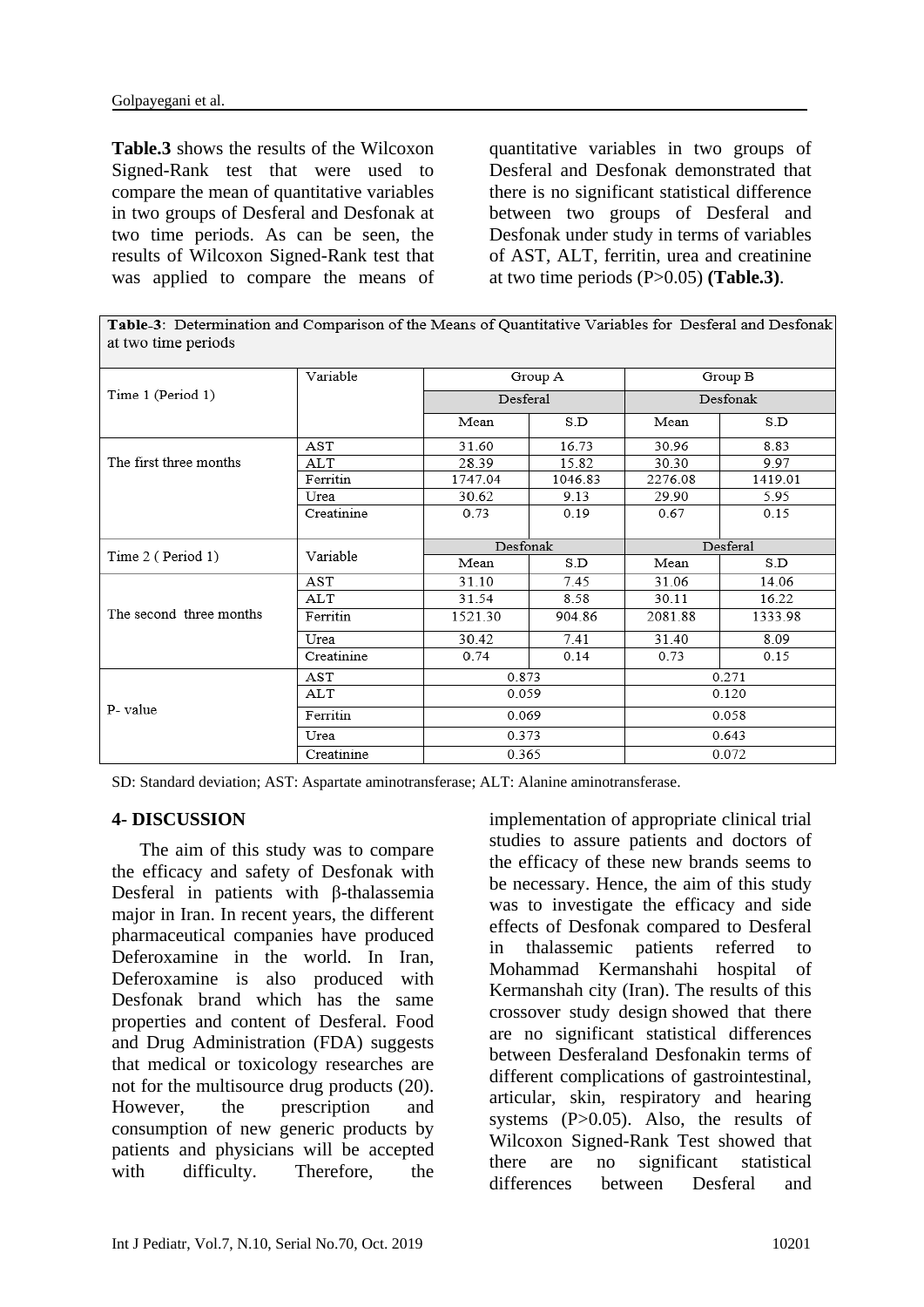Desfonak in terms of variables of AST, ALT, ferritin, urea and creatinine at two time periods (P>0.05). According to our knowledge, the clinical trial studies that have been compared Desfonak with Desferal are very limited in Iran, so, we inevitably compare the results of this study with studies that are somewhat similar. The study by Eshghi et al. with the aim of comparing the efficacy and safety of a new Iranian generic (Desfonak) with the original brand product of Deferoxamine mesylate (Desferal) in Iranian patients, the results indicated that mean of urinary iron concentration for Desferal and Desfonak was 22.5±22.6 and 21.5±16.9 mg/m2, respectively and also mean of urinary iron excretion/Kg body weight for Desferal and Desfonak was 0.48±0.48 and 0.47±0.40 mg/m2, respectively. Finally, the same study concluded that two drugs Desferal and Desfonak did not have any significant statistical difference in terms of efficacy and safety (21).

Another study by Christoforidis et al., showed that combined treatment with Deferoxamine (DFO) and Deferiprone (DFP) can lead to significant decrease in serum ferritin and as well as a remarkable increase in excretion of iron from the urine (22). The study of Eshghi et al. indicated that two brands of Desferal and Desfonak do not have any significant statistical difference in terms of complications of hives and itchiness, irritation in injection place, headache, vomiting and nausea and other impositions (21). In a study by [Abdelrazik](https://www.tandfonline.com/author/Abdelrazik%2C+Nabil) with the aim of determining the efficacy and safety of a prospective alternating therapy with DFO and DFP in patients with β-thalassemia major and increased serum ferritin with DFO monotherapy alone, the results showed that the alternative therapy of DFO/DFP can significantly reduce ferritin serum and also led to remarkable improvement in myocardial performance in patients with βthalassemia major. Therefore, the study

suggested that combined treatment with DFO and DFP is more efficient and safe in comparison with monotherapy with DFP (23). The results of a study by Azarkeivan et al. to investigate the pulmonary abnormalities by pulmonary function test (PFT) in patients with β-thalassemia, demonstrated that there is a pulmonary dysfunction in patients with thalassemia major, which is most often seen in the form of a restricted pattern and can be directly related to the years of receiving blood transfusion (24). As you can see, the results of the study were consistent with the limited number of studies conducted in this area, however, due to the lack of studies that have directly compared the efficacy and safety of Desferal and Desfonak in Iran, the comparison was no longer possible and the authors of this study recommend doing more clinical trial studies in this field with higher sample sizes and more precision.

# **4-1. Limitations of the study**

One of the strengths of this study, which should be mentioned is the type of randomized clinical trial (RCT) that we have used, which was crossover design. Because in this design, each patient acts as his (her) own control, as a result, many of the known and unknown confounding variables are adjusted, while it may be effective in comparison of the effects of two types of drugs in different groups.

# **5- CONCLUSION**

 The results of this study suggest that two brands of Desferal (original brand), and Desfonak (Iranian brand) do not have significant statistical difference in terms of different complications of gastrointestinal, articular, skin, respiratory and hearing systems. Also, these two drugs have similar effects on AST, ALT, ferritin, urea and creatinine of serum. Therefore, given that the similar efficacy and safety of these two drugs, physicians can prescribe Desfonak (Iranian brand) for patients with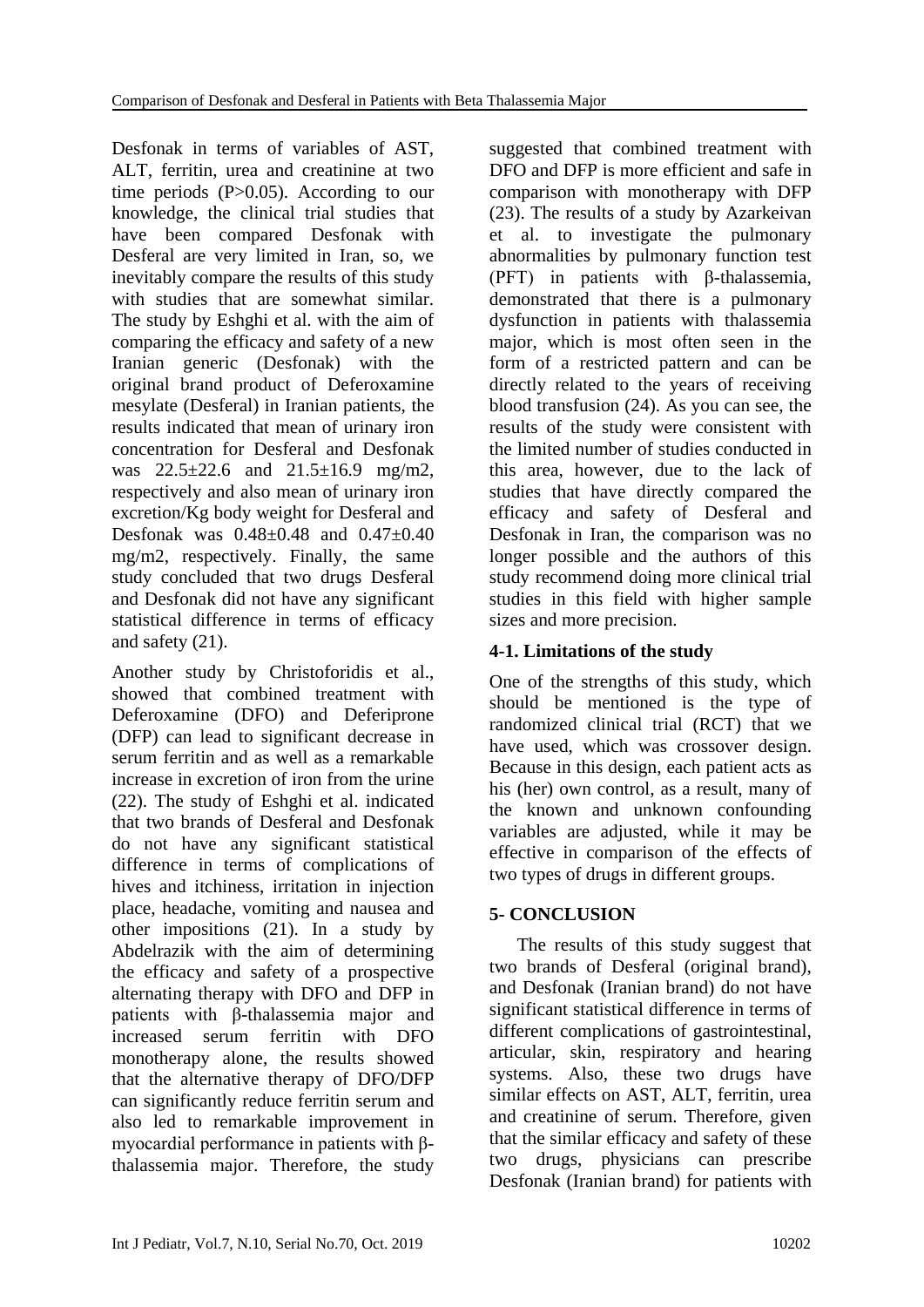thalassemia major and also the patients can consume this medicine without worry.

#### **6- CONFLICT OF INTEREST:** None.

#### **7- ACKNOWLEDGMENT**

This article is extracted from Nargece Soraya's Pediatrics Specialty thesis in School of Medicine, Kermanshah University of Medical Sciences. We would like to express our sincere gratitude to the staff of Mohammad Kermanshahi hospital of Kermanshah city and foundation of special disease (Iran) for their cooperation during the implementation of this study. The study was supported by Deputy of Research of Kermanshah University of Medical Sciences, Iran.

#### **8- REFERENCES**

1. Pourmovahed Z, Kalani Z, Salimi T, Kargar M. Investigating the Effects of Defroxamine Injection on Physical Growth in Children with Thalassemia Major. Journal of Shahid Sadoughi University of Medical Sciences and Health Services. 2012: 20(2): 194-200.

2. Weatherall DJ, Clegg JB. Distribution and population genetics of the thalassemias. In: Weatherall DJ, Clegg JB, editors. The Thalassemia Syndromes. 4th ed. Oxford: Blackwell Publishing Inc; 2001:237-84.

3. Ahmed MM, Salaria SM, Qamar S, Soaz MA, Bukhari MH, Qureshi AH. Incidence of β-thalassemia carriers in Muzaffarabad, Azad Kashmir. In APMC 2016; 10(1):11-19.

4. Ansari H, Tabatabaei S. Study of factors in major beta thalassemia complications in patients admitted to Shahid Dastghaib hospital in Shiraz, Iran (2004-5), 2007;14(1):62-72.

5. Habibzadeh F, Yadollahie M, Merat A, Haghshenas M. Thalassemia in Iran; an overview. Arch Iran Med. 1998; 1(1):27-33.

6. Wolfe L, Olivieri N, Sallan D, Colan S, Rose V, Propper R, et al. Prevention of cardiac disease by subcutaneous deferoxamine

in patients with thalassemia major. N Engl J Med 1985; 312(25):1600-3.

7. Shamsian BS, Aminasnafi A, Moghadassian H, Gachkar L, Arzanian MT, Alavi S, Esfehani H, Garallahi F, Amini R. Sensory neural hearing loss in β-thalassemia major patients treated with deferoxamine. Pediatric hematology and oncology. 2008; 25(6):502-8.

8. Cousens NE, Gaff CL, Metcalfe SA, Delatycki MB. Carrier screening for betathalassaemia: a review of international practice. European journal of human genetics. 2010; 18(10):1077.

9. Weatherall DJ. History of genetic disease: Thalassaemia: the long road from bedside to genome. Nature Reviews Genetics. 2004; 5(8):625.

10. Ansari H, Tabatabaei S H R. Investigating Factors Related to the Incidence of Complications of Thalassemia Major in Patients Referring to Shahid Dastghaib Hospital in Shiraz 2005-2006. Journal of Sabzevar University of Medical Sciences. 2007; 14(1):62-72.

11. Maleki E, Daei MH, Ebrahimi P. The Relationship between Plasma Level of 25- Hydroxy vitamin D3 and Plasma Ferritin Level in Children with Thalassemia Major. Afzalipour Journal of Clinical Research. 2016;  $1(1): 9-18.$ 

12. Mobarra N, Shanaki M, Ehteram H, Nasiri H, Sahmani M, Saeidi M, Goudarzi M, Pourkarim H, Azad M. A review on iron chelators in treatment of iron overload syndromes. International journal of hematology-oncology and stem cell research. 2016;10(4):239.

13. Ghazanfari A, Jafarzadehpour E, Heydarian S, Dailami KN, Karami H. Comparison of contrast sensitivity in βthalassemia patients treated by deferoxamine or deferasirox. Journal of optometry. 2018 Mar 10. Available at: https://doi.org/10.1016/j.optom.2018.01.002.

14. Meerpohl JJ, Antes G, Rucker G, Fleeman N, Motschall E, Niemeyer CM, Bassler D. Deferasirox for managingiron overload in people with thalassaemia.